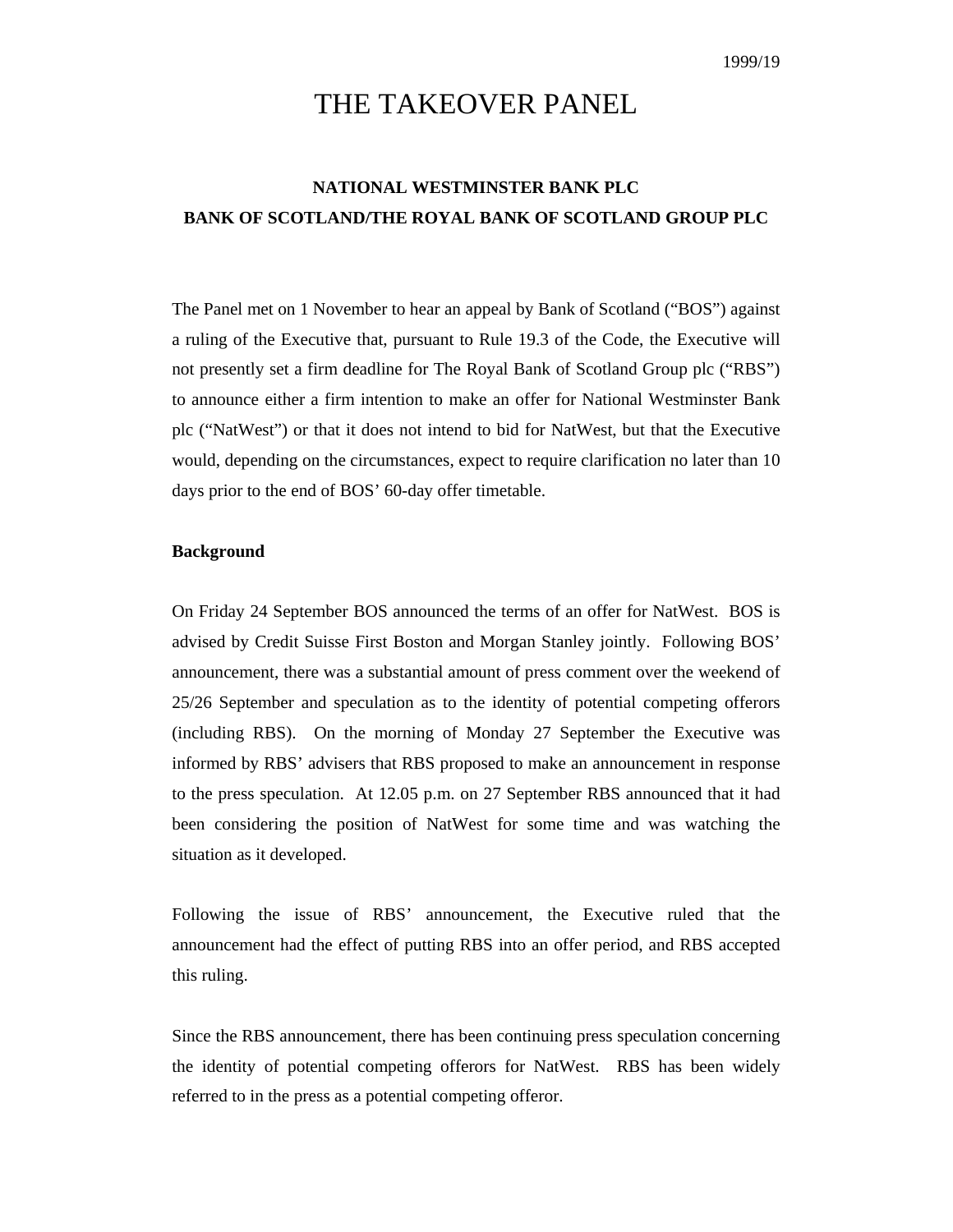On 14 October BOS published its offer document for NatWest, thus commencing its 60-day offer timetable.

On 18 October the Executive received a written submission from Credit Suisse First Boston, on behalf of BOS, requesting the Executive to rule that RBS should be required, pursuant to Rule 19.3, to clarify, within 48 hours of the publication of NatWest's first defence document, whether or not RBS intended to bid for NatWest.

On 27 October (Day 13) NatWest published its first defence document.

# **The Executive's Ruling**

The Executive consulted Merrill Lynch and Goldman Sachs on behalf of RBS and JP Morgan and Dresdner Kleinwort Benson on behalf of NatWest. After reviewing the arguments of the parties, the Executive, on 25 October, ruled in the following terms:

- (a) that the Executive would not require RBS to announce within 48 hours of the publication of NatWest's defence document either a firm intention to make an offer for NatWest or that it did not intend to make such an offer; and
- (b) that the Executive would not set a firm deadline for RBS to make any such announcement but would, depending on the circumstances, expect to require clarification, no later then 10 days prior to the end of BOS' 60-day timetable, in order to provide a reasonable time for NatWest shareholders to make acceptance decisions in the light of knowledge of all parties' intentions.

BOS notified the Panel of its intention to appeal this ruling.

# **Code Issue**

Rule 19.3 and Note 1 thereon states that:-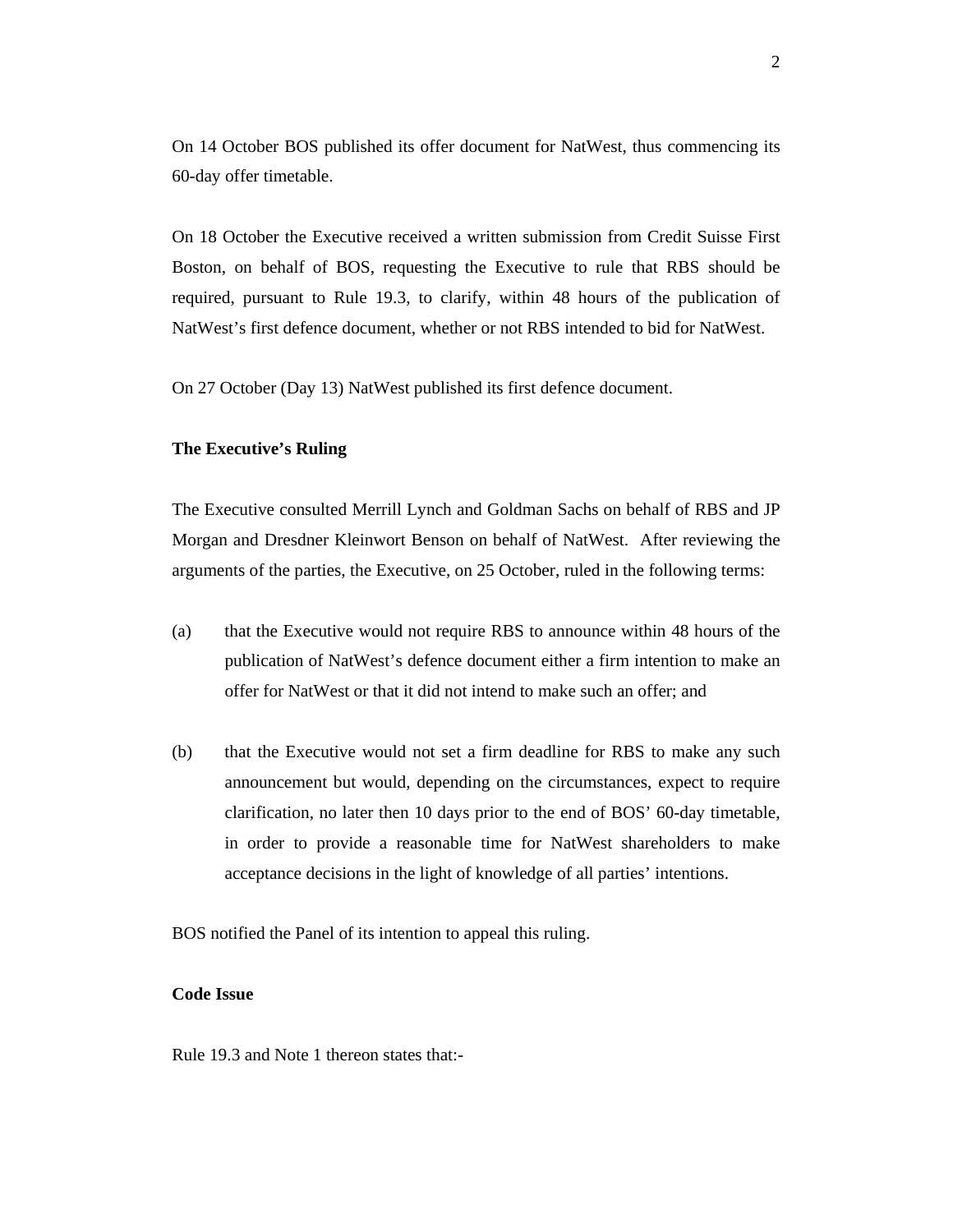"Parties to an offer or potential offer and their advisers must take care not to issue statements which, while not factually inaccurate, may mislead shareholders and the market or may create uncertainty. In particular, an offeror must not make a statement to the effect that it may improve its offer without committing itself to doing so and specifying the improvement.

#### *NOTES ON RULE 19.3*

# *1. Holding statements*

 *While an offeror may need to consider its position in the light of new developments, and may make a statement to that effect, and while a potential competing offeror may make a statement that it is considering making an offer, it is not acceptable for such statements to remain unclarified for more than a limited time, particularly in the later stages of the offer period. Before any statements of this kind are made, the Panel must be consulted as to the period allowable for clarification. This does not detract in any way from the obligation to make timely announcements under Rule 2."* 

The Code issue for the Panel therefore, was how the reference to "more than a limited time, particularly in the later stages of the offer period" in Note 1 on Rule 19.3 was to be interpreted in the circumstances of the present case and whether the Executive was correct not to specify at this stage a firm deadline for RBS to make a clarificatory announcement.

## **Submissions of the parties**

On behalf of BOS, it was submitted that RBS, by making the announcement which it had done, had created market uncertainty and that RBS had obtained an unfair advantage over BOS: RBS had been able to test the water but without committing itself either to making or to not making a bid; and that that advantage would continue until the statement was clarified. At the hearing of the appeal BOS accepted the Executive's ruling under (a), and so no longer maintained its earlier submission that clarification should occur within 48 hours of the publication of NatWest's first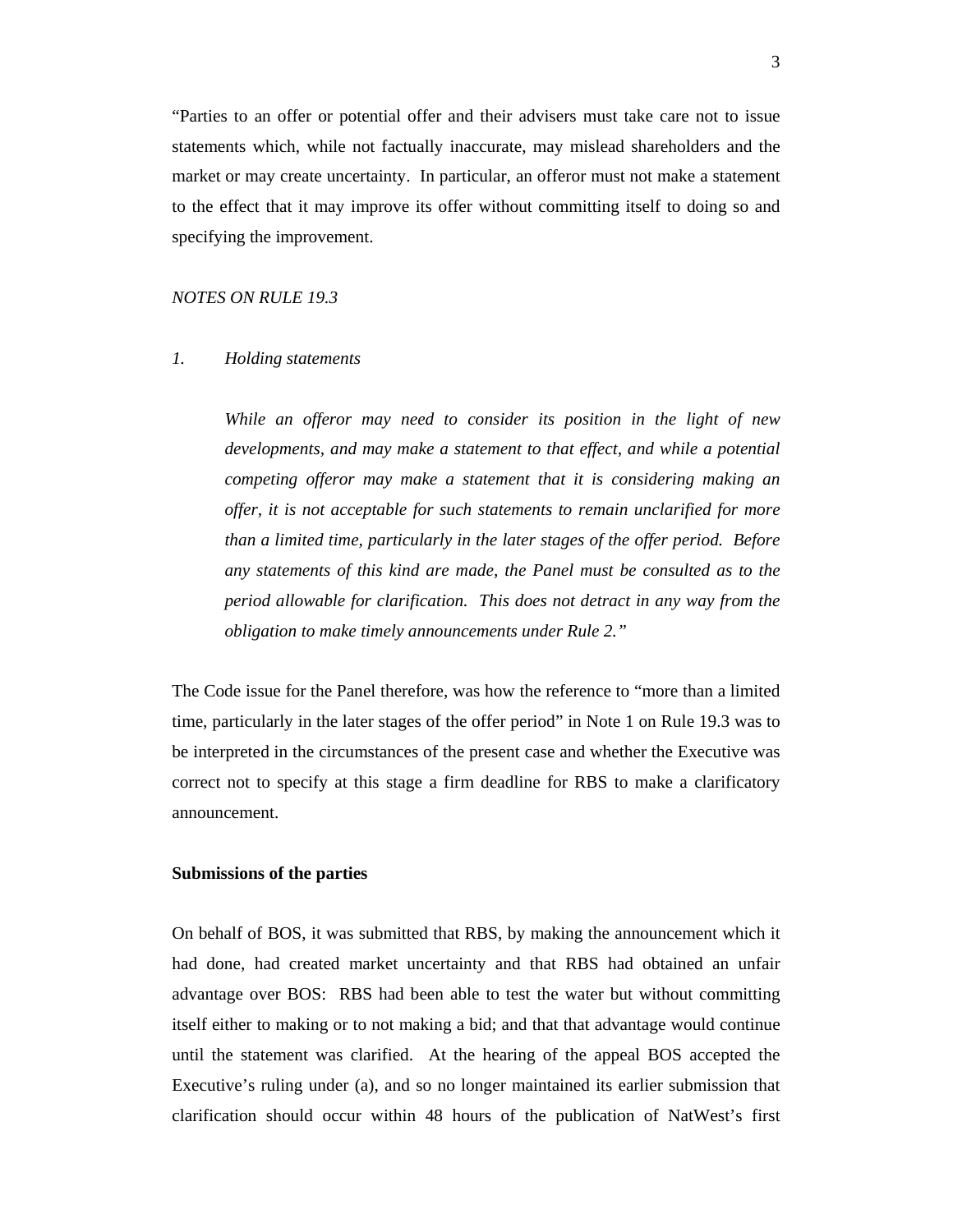defence document (alternatively within 48 hours of this hearing). It, however, further submitted that clarification should now be timed to occur not later than two working days after Day 39 (the final day for the release by NatWest of any further financial information).

On behalf of RBS, it was submitted, supporting the ruling of the Executive, that RBS had done nothing to create or increase market uncertainty. It was further submitted that no deadline should now be imposed for clarification; but that if the Panel considered that a deadline should now be imposed, it should not be earlier than Day 46 (the final day for any revised offer by BOS).

On behalf of NatWest, it was submitted that, whilst otherwise agreeing with the ruling of the Executive, paragraph (b) of the ruling might be onerous for a potential bidder: to allow only four days (Days 46-50) might, to the possible disadvantage of NatWest's shareholders, hinder a potential bidder's ability to put forward an offer; and that Day 53 would accordingly be a more appropriate day.

# **Decision**

It is common ground that the announcement made by RBS was an announcement within Rule 2.2, that it was a 'holding statement' within Note 1 to Rule 19.3, and that, as such, it would need to be clarified at an appropriate time.

It is also common ground that it would be inappropriate, in the present circumstances, now to require RBS to clarify its statement earlier than Day 39.

The issues which now arise are these. First, by what day in this 60-day timetable should RBS be required to clarify its statement? Secondly, when should this be determined?

Note 1 to Rule 19.3 was not incorporated into the Code with the present circumstances in mind. Nevertheless the Panel takes the view that clarification in accordance with the Executive's proposals, as expressed in paragraph (b) of its ruling, would result in clarification within 'a limited time' because it achieves the objective